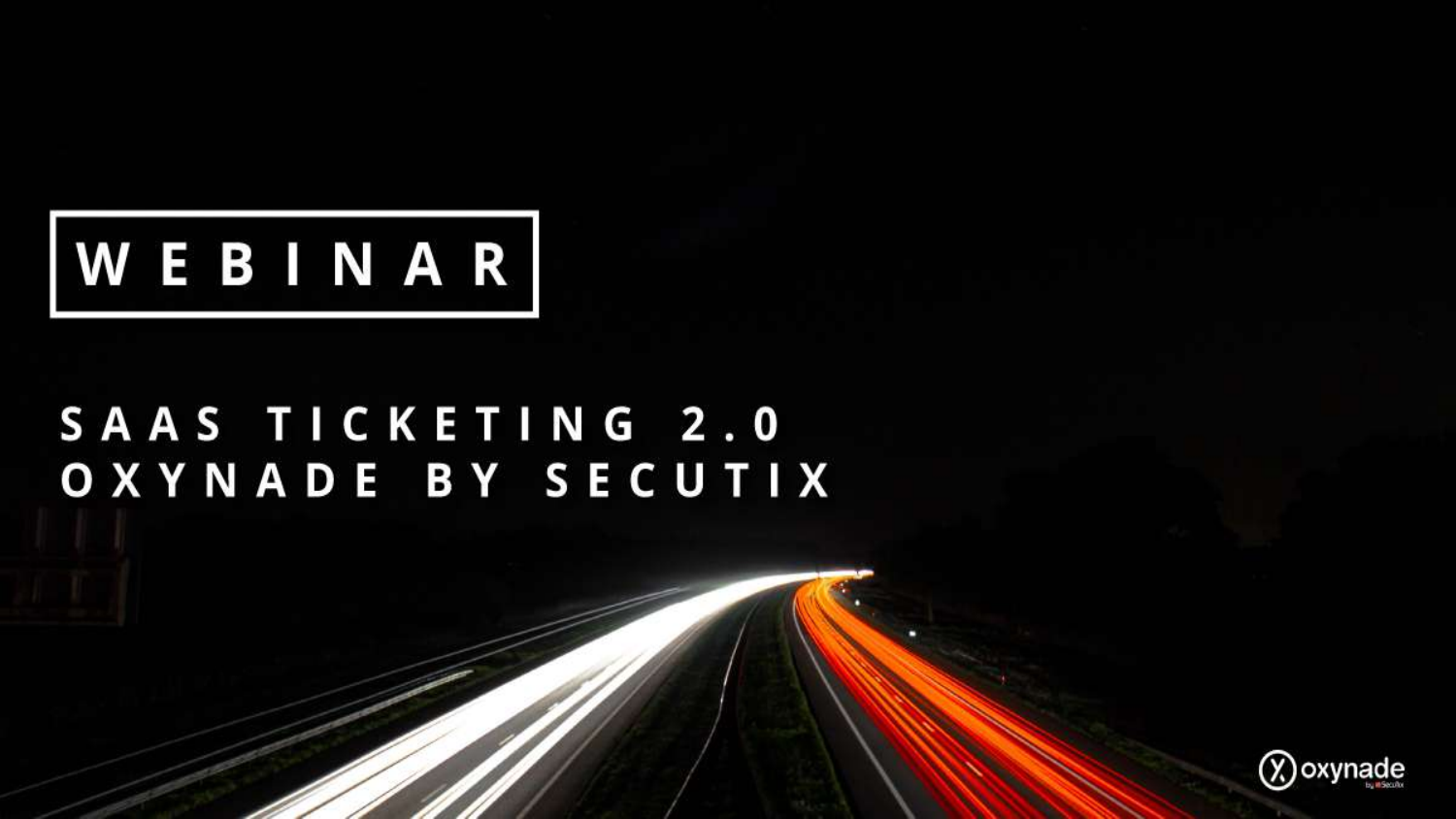# HELLO



#### **Yannick Van de Voorde**

Senior Sales Manager

#### **Hans Nissens**

Managing Director Oxynade by SecuTix SecuTix BV Benelux & Nordics



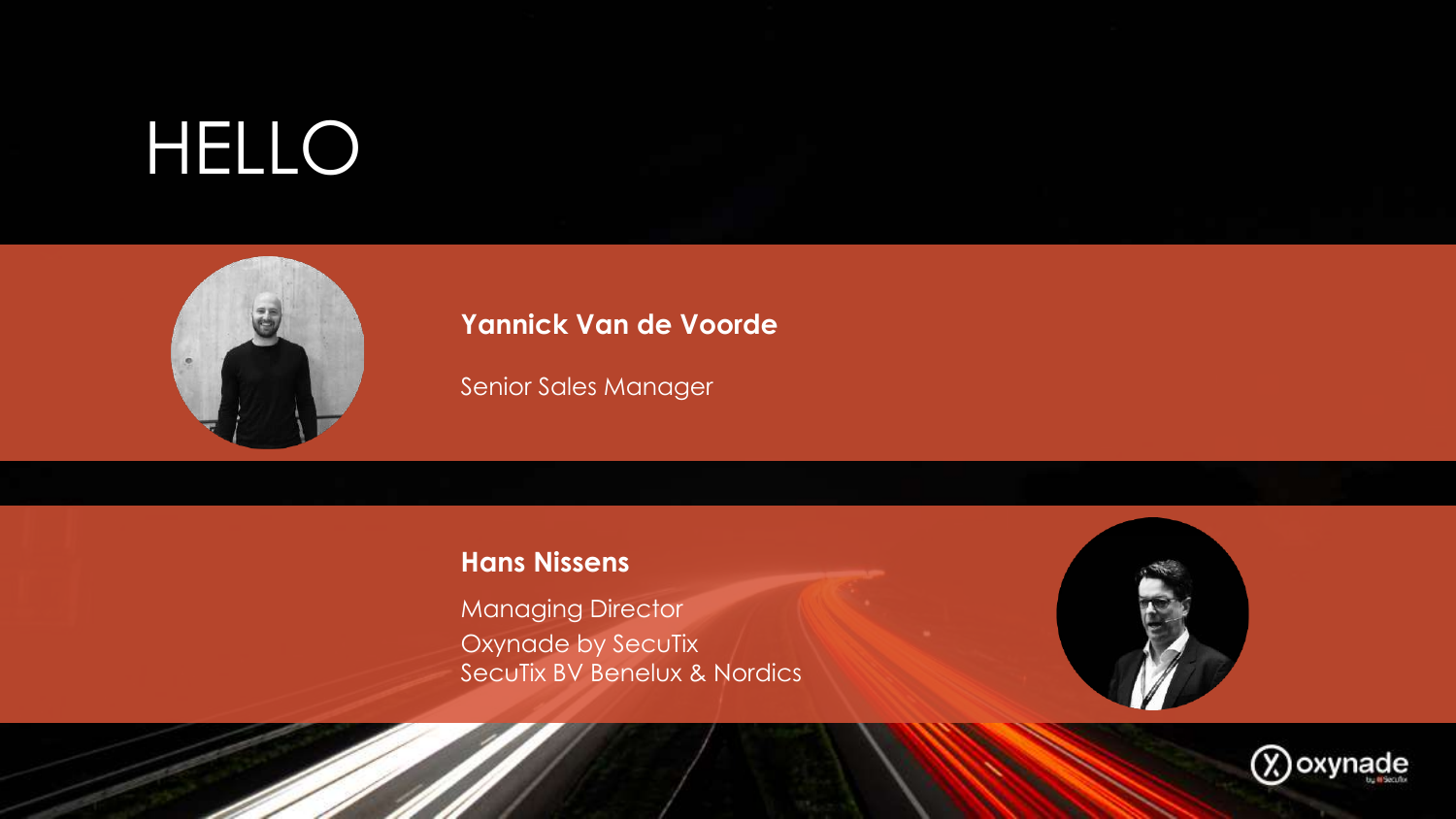#### **PROGRAM**

#### **ONE VISION**

Lead to an Envisioning Merger

& the Market Position

Driving Innovation & Agility

#### **DEMO**

Demo Account

Personal Demo

Q&A ROADMAP 2020 TAKEAWAYS

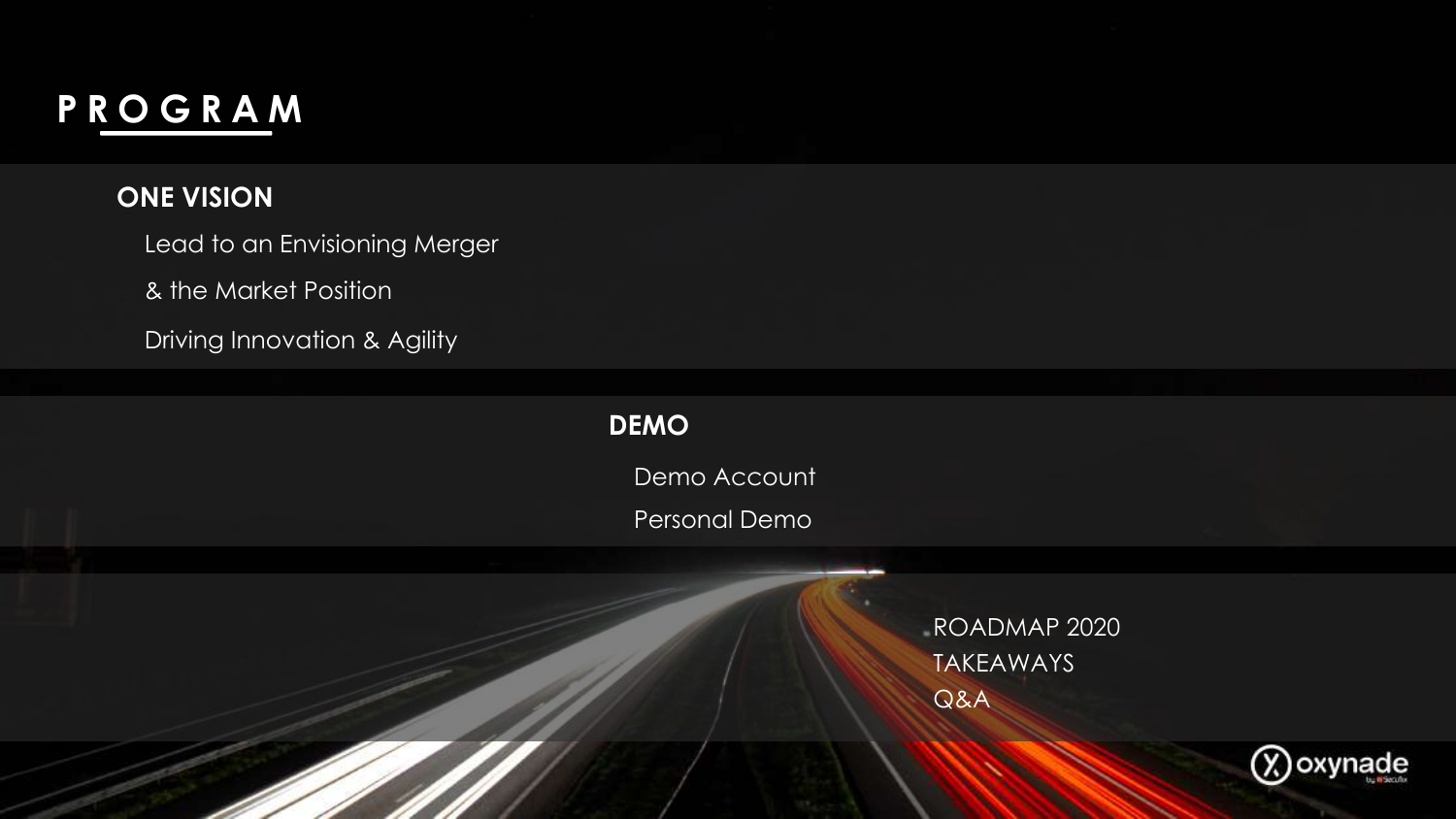### **ONE VISION**

#### **LEAD TO AN ENVISIONING MERGER**

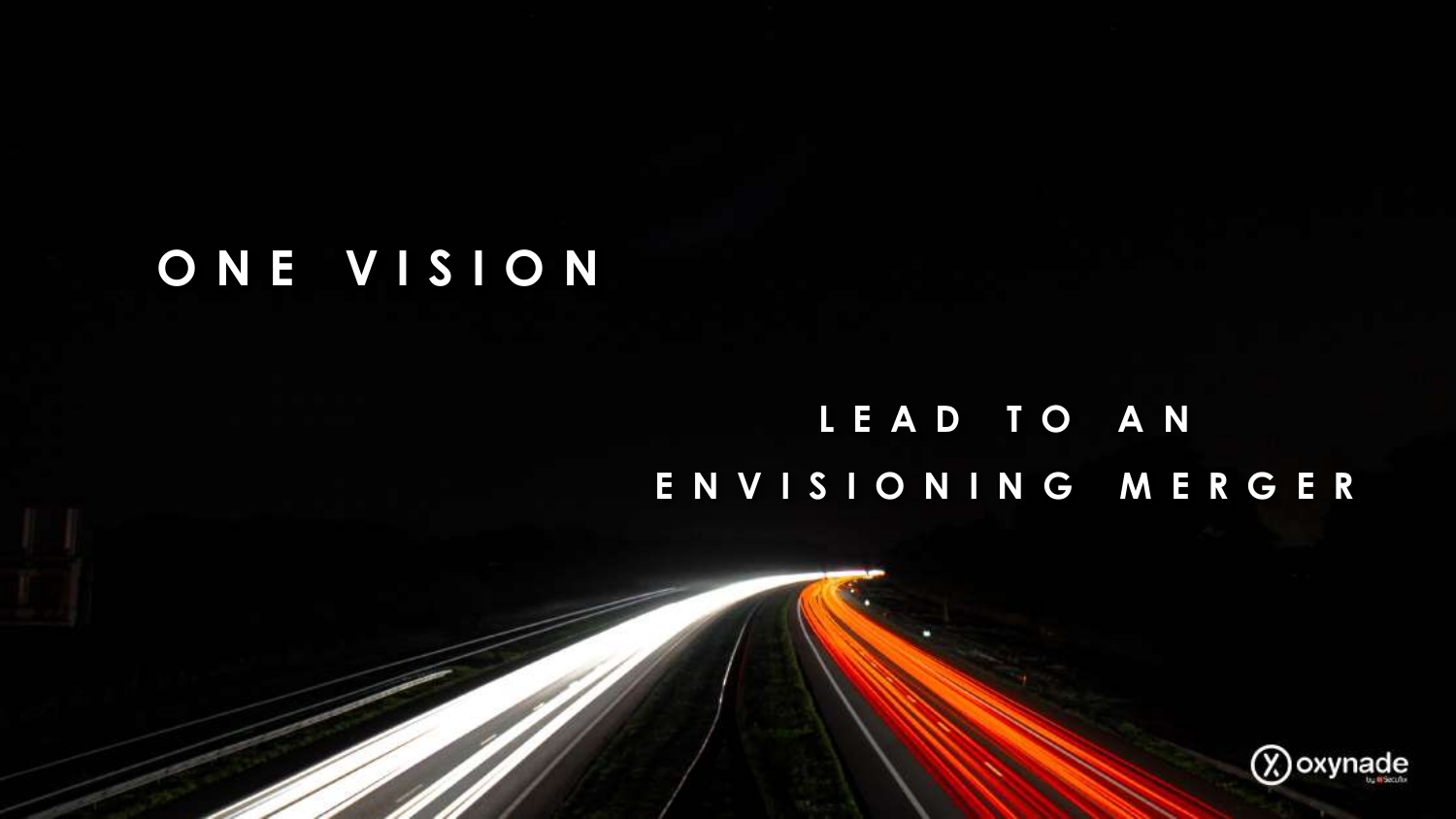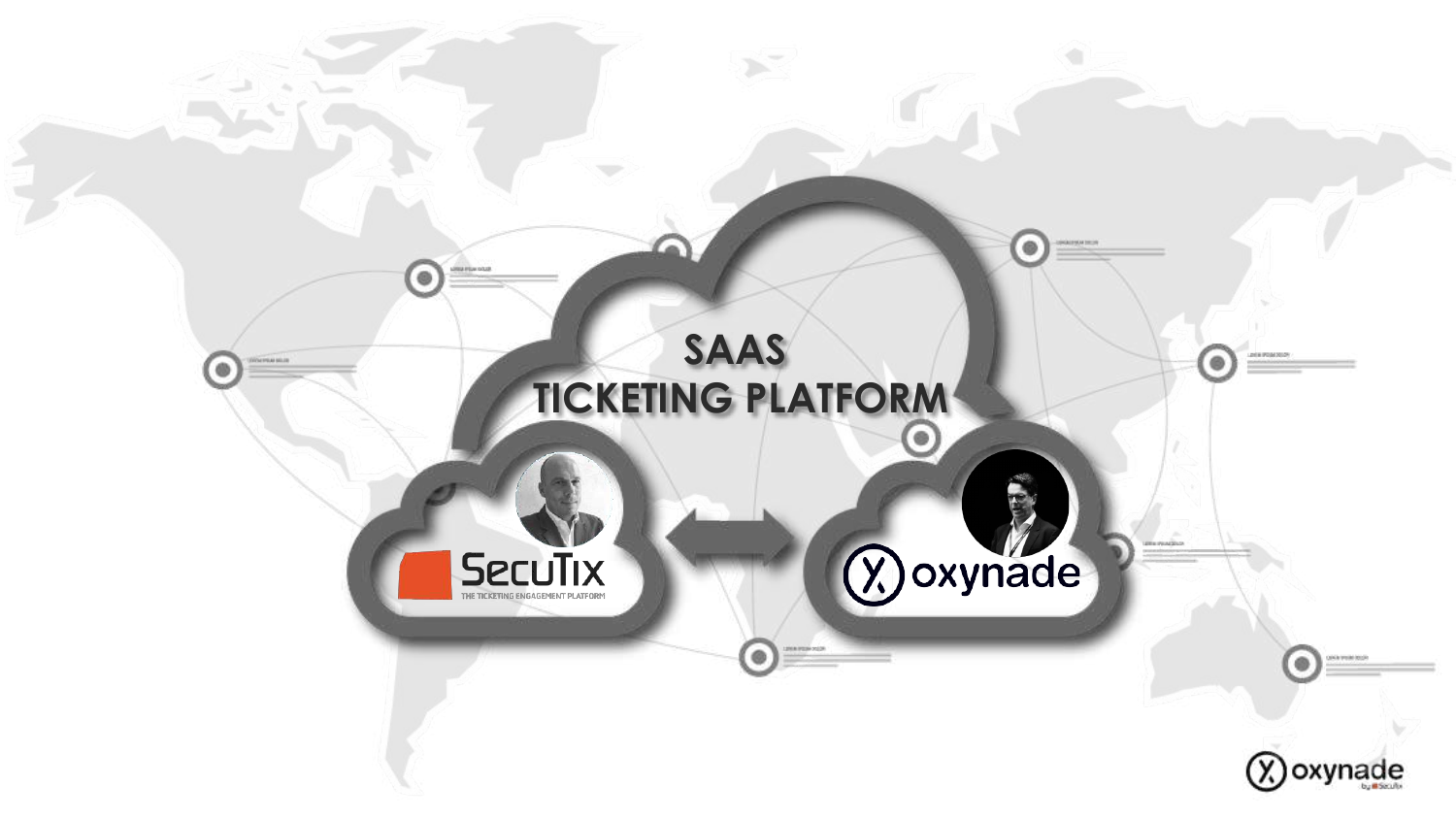### **ONE VISION**

#### **& THE GLOBAL MARKET POSITION**

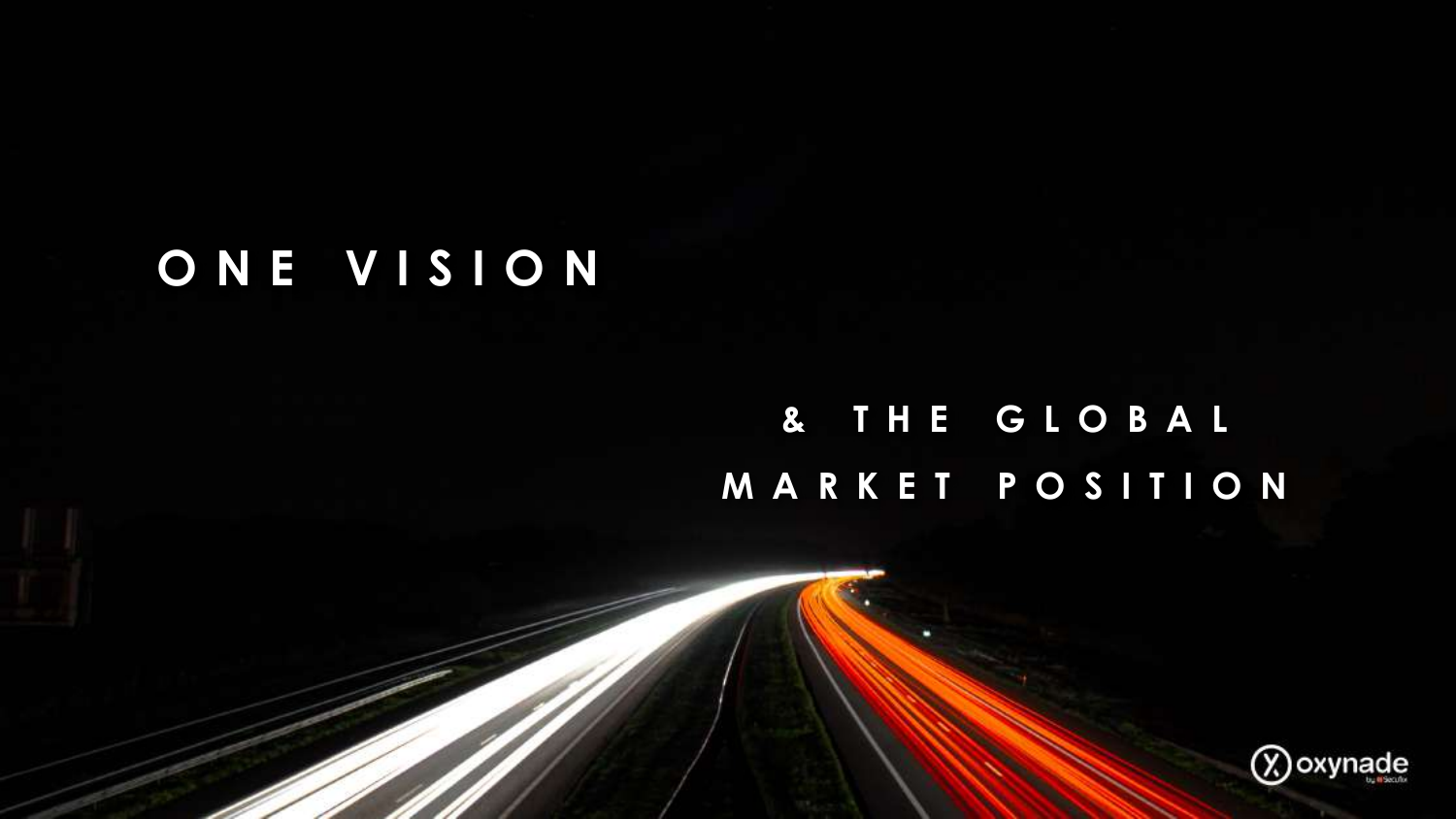#### MARKET POSITION

#### **ONE** COMPANY **TWO** PRODUCTS **ADDRESSING YOUR NEEDS**

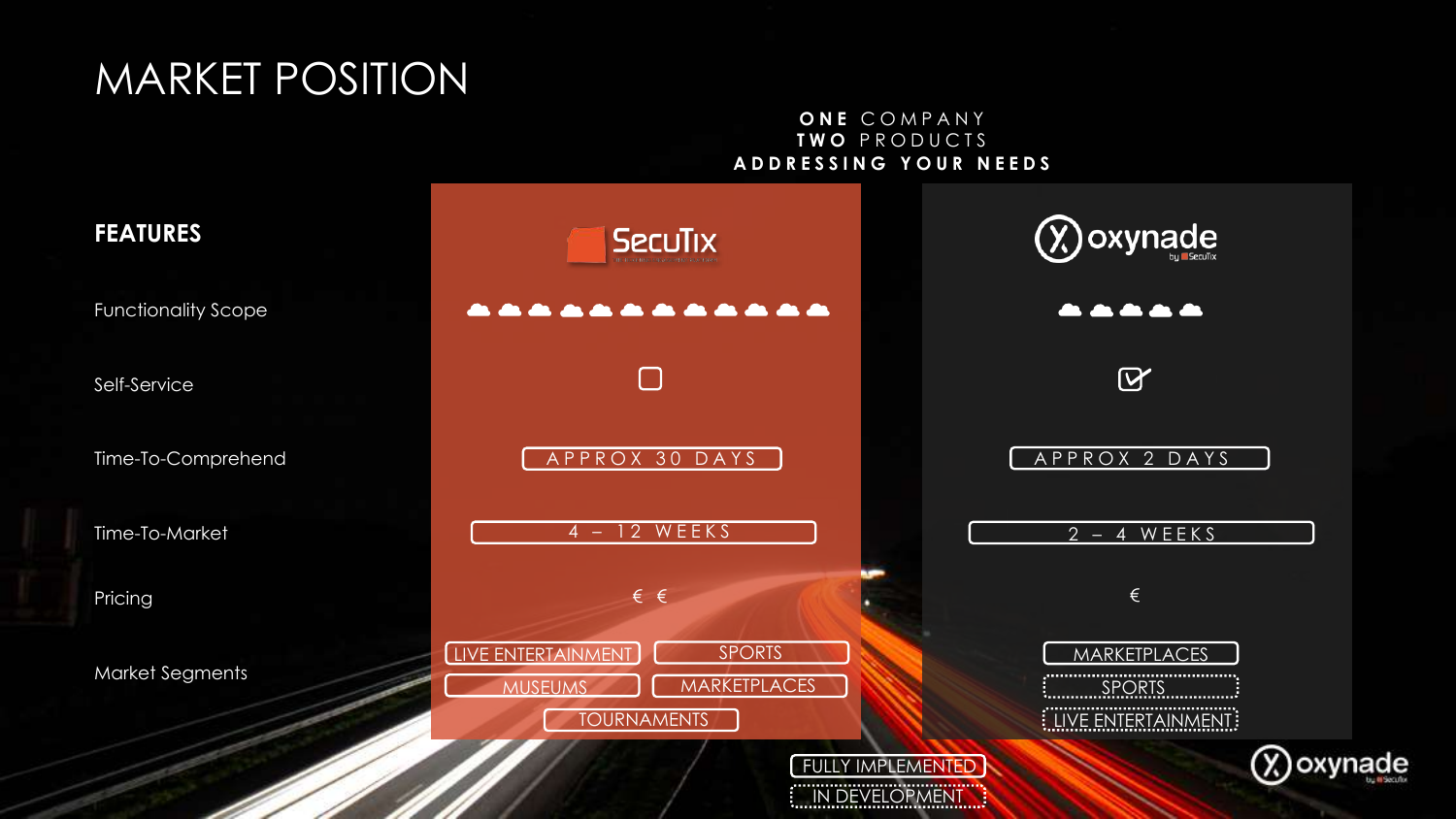### **ONE VISION**

#### **DRIVING INNOVATION & AGILITY**

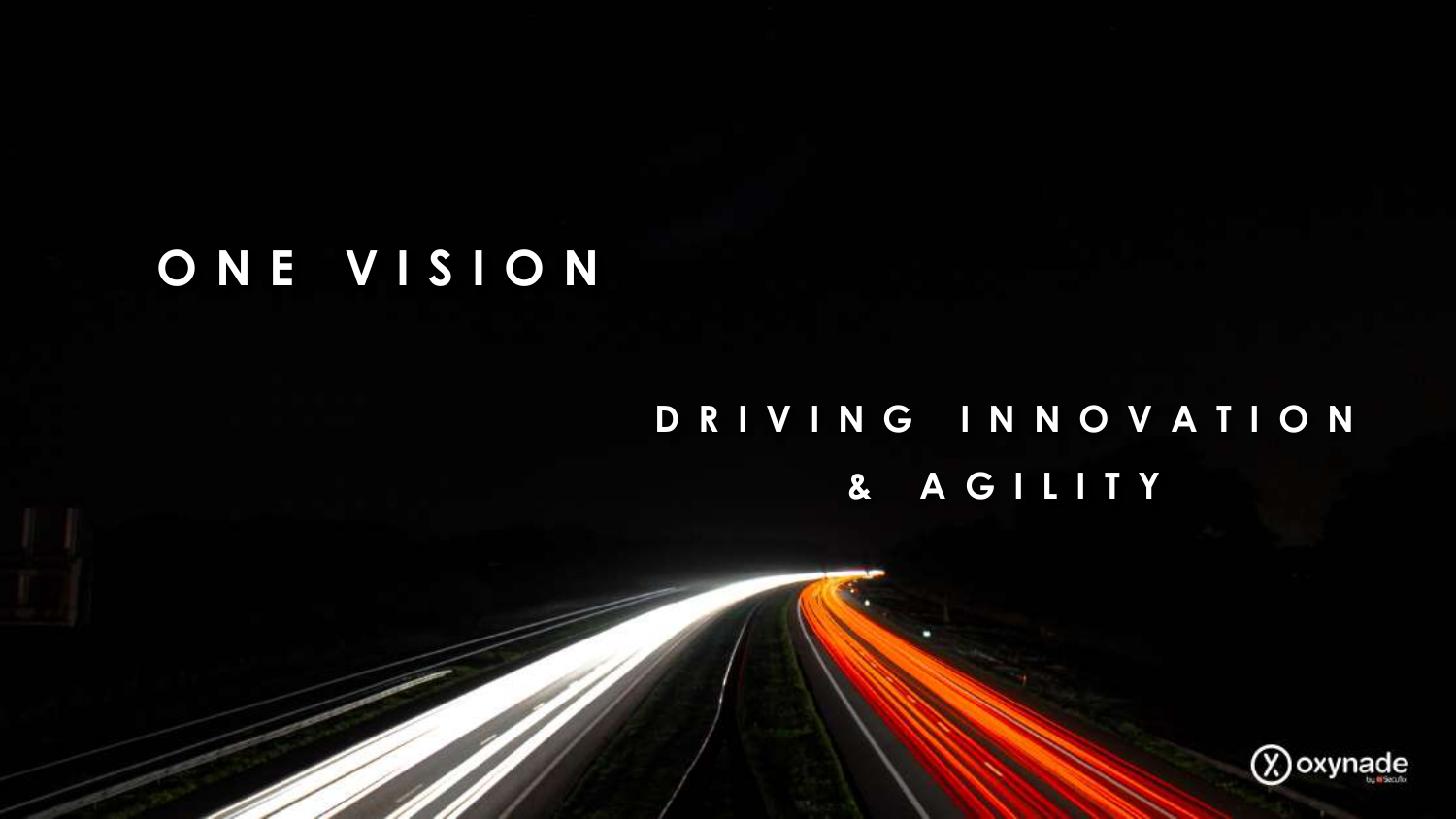Thanks to merged knowledge and combined forces, we can move towards an even more innovative future than we could have imagined just two years ago when we first introduced the eTaaS solution.

*"*

This enables us to move more agile than ever before, and that we can share this agility through our solutions with you.

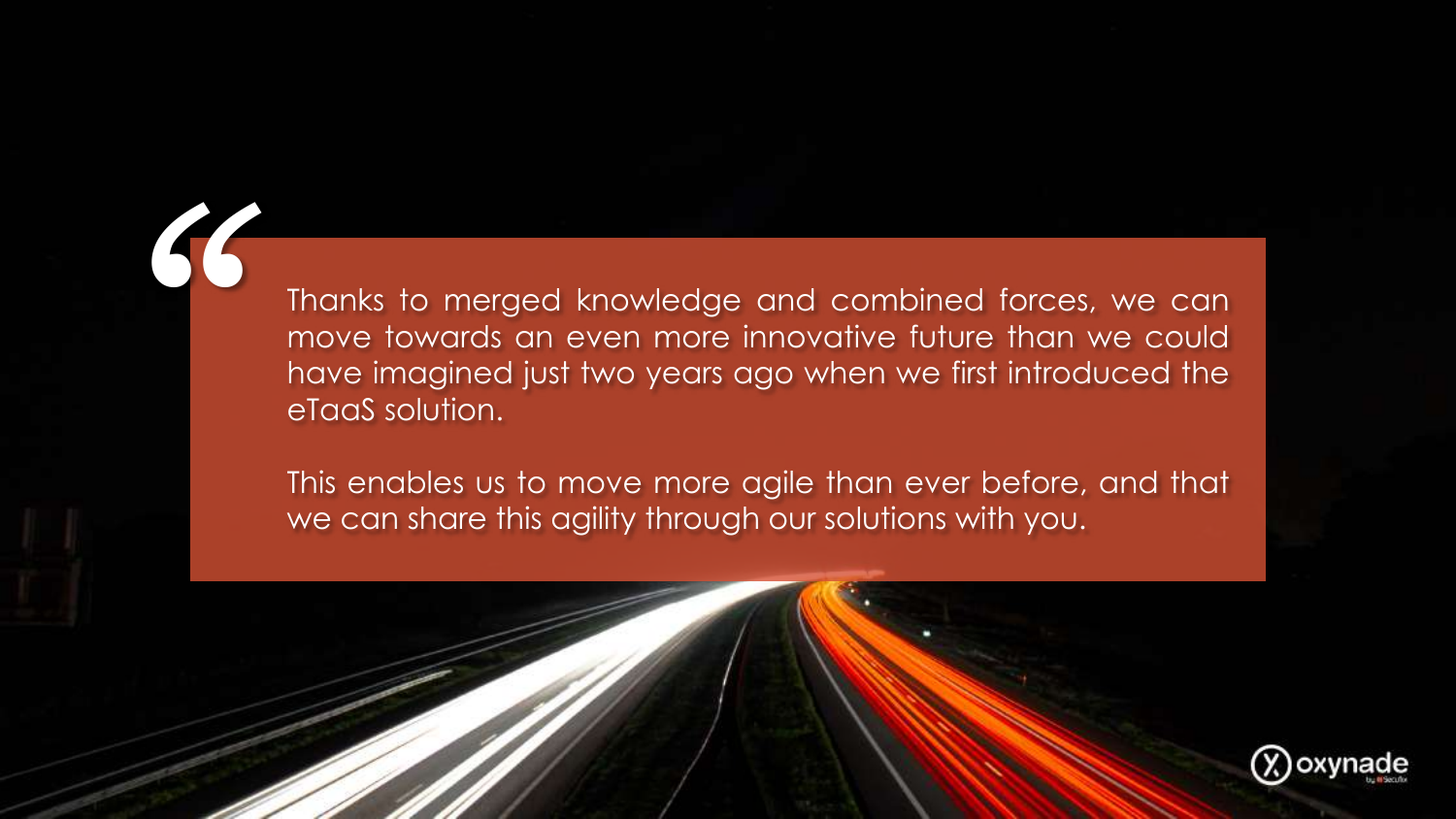# **DEMO**

#### **DEMO ACCOUNT**

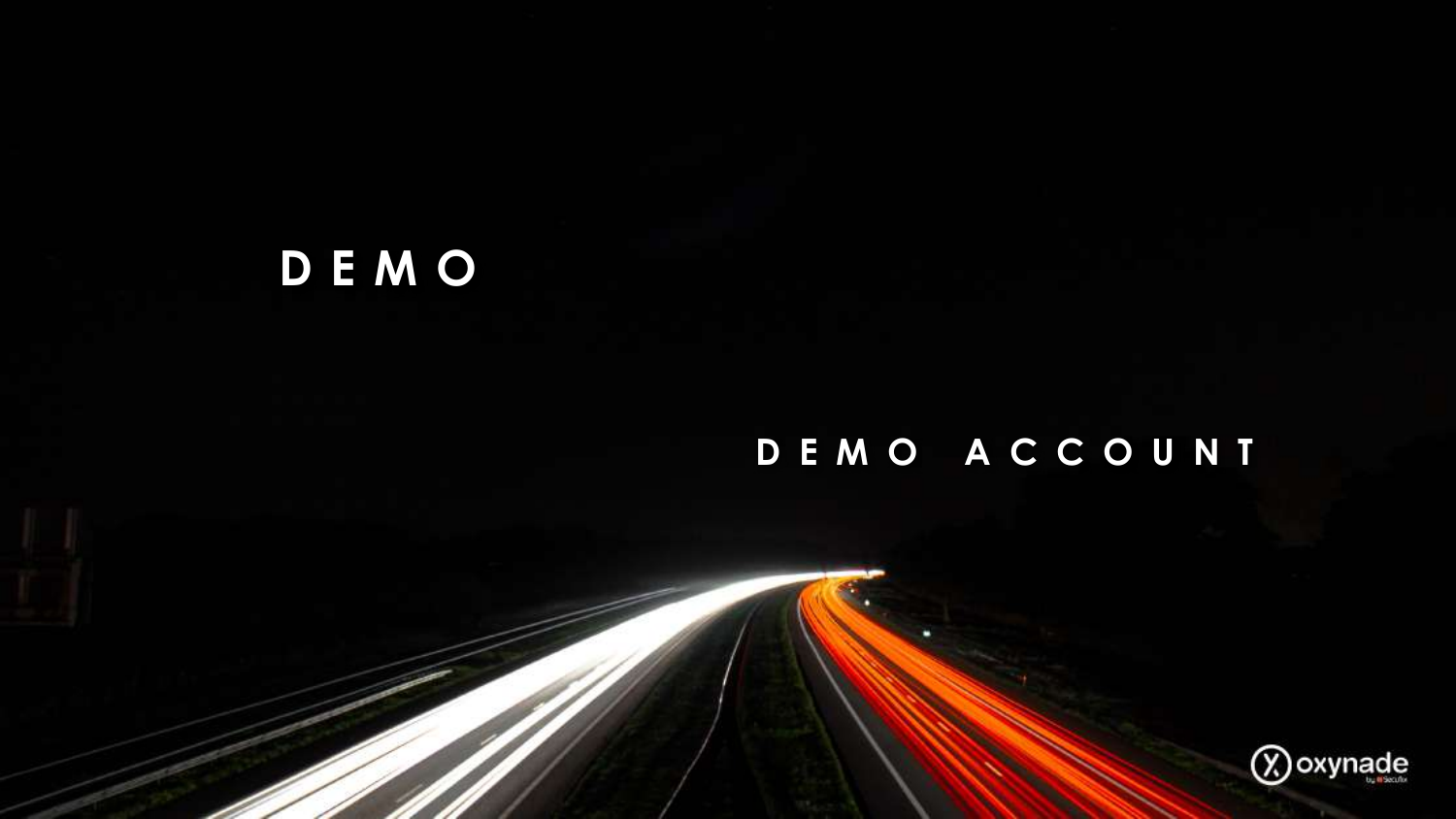|               | (X) oxynade                                                                                                                                                                  | Freddy Timberlock in Concert (arena seating)                                                                                                                                                                       |                               |                                 |                                        |                                                              |                                  |                |
|---------------|------------------------------------------------------------------------------------------------------------------------------------------------------------------------------|--------------------------------------------------------------------------------------------------------------------------------------------------------------------------------------------------------------------|-------------------------------|---------------------------------|----------------------------------------|--------------------------------------------------------------|----------------------------------|----------------|
| $\mathcal{L}$ | Susan Jones<br>$***$                                                                                                                                                         | Overview                                                                                                                                                                                                           |                               |                                 |                                        |                                                              |                                  |                |
| a             | Events<br>$\sim$<br>Overview<br>Details<br><b>Tickets</b><br>Seating<br>Questions<br>Promotions<br>Ticket relations<br>External codes<br>Barcodes<br>Checklist<br>on Seasons | Freddy Timberlock in Concert (arena seating)<br>04/10/2021 19:00 - 04/10/2021 23:00<br>Mr Monkey Nation<br>9 Indoor Venue. Kouter 1. Ghent, 9000. Belgium<br>Sale channels<br>Online<br>FestiMedia Promo<br>2 more |                               |                                 | This event is live<br><b>Unpublish</b> |                                                              | 383 days<br>Until start of event |                |
|               |                                                                                                                                                                              | 191<br>Tickets sold                                                                                                                                                                                                |                               | € 14.520,00<br>Tickets turnover |                                        | Sale channels                                                |                                  |                |
|               | o <sub>2</sub> Sale channels                                                                                                                                                 | $\mathbf 0$<br>Today                                                                                                                                                                                               | $\overline{2}$<br>Last 7 days | € 0,00<br>Today                 | € 600,00<br>Last 7 days                |                                                              |                                  |                |
| $f$ Design    | e Seating plans                                                                                                                                                              | Tickets<br>Accessible                                                                                                                                                                                              |                               | 20                              | Sold - Reserved - Available            | - Boxoffice<br>- FestiMedia Promo<br>- MusicNoise Promo Site |                                  | 68<br>52<br>45 |
| ill Reporting |                                                                                                                                                                              | Seated<br>Free Freddy Cap                                                                                                                                                                                          | € 25,00<br>Free               | $\circ$                         |                                        | $-$ Online<br>- Accessible                                   |                                  | 25<br>$\circ$  |
| Box office    |                                                                                                                                                                              | Promo Ticket MusicNoise<br>Seated                                                                                                                                                                                  | Free                          | $46$ 11.324                     |                                        |                                                              |                                  |                |
| *** More      |                                                                                                                                                                              | Promo Ticket FestiMedia<br>Seated                                                                                                                                                                                  | Free                          | 77 11.324                       |                                        |                                                              |                                  |                |
|               |                                                                                                                                                                              | Standing - Limited view<br>Seated                                                                                                                                                                                  | € 90,00                       | $8 - 790$                       |                                        |                                                              |                                  |                |
|               |                                                                                                                                                                              | Standing - Best view<br>Seated                                                                                                                                                                                     | € 150,00                      | 24 1.520                        |                                        |                                                              |                                  |                |

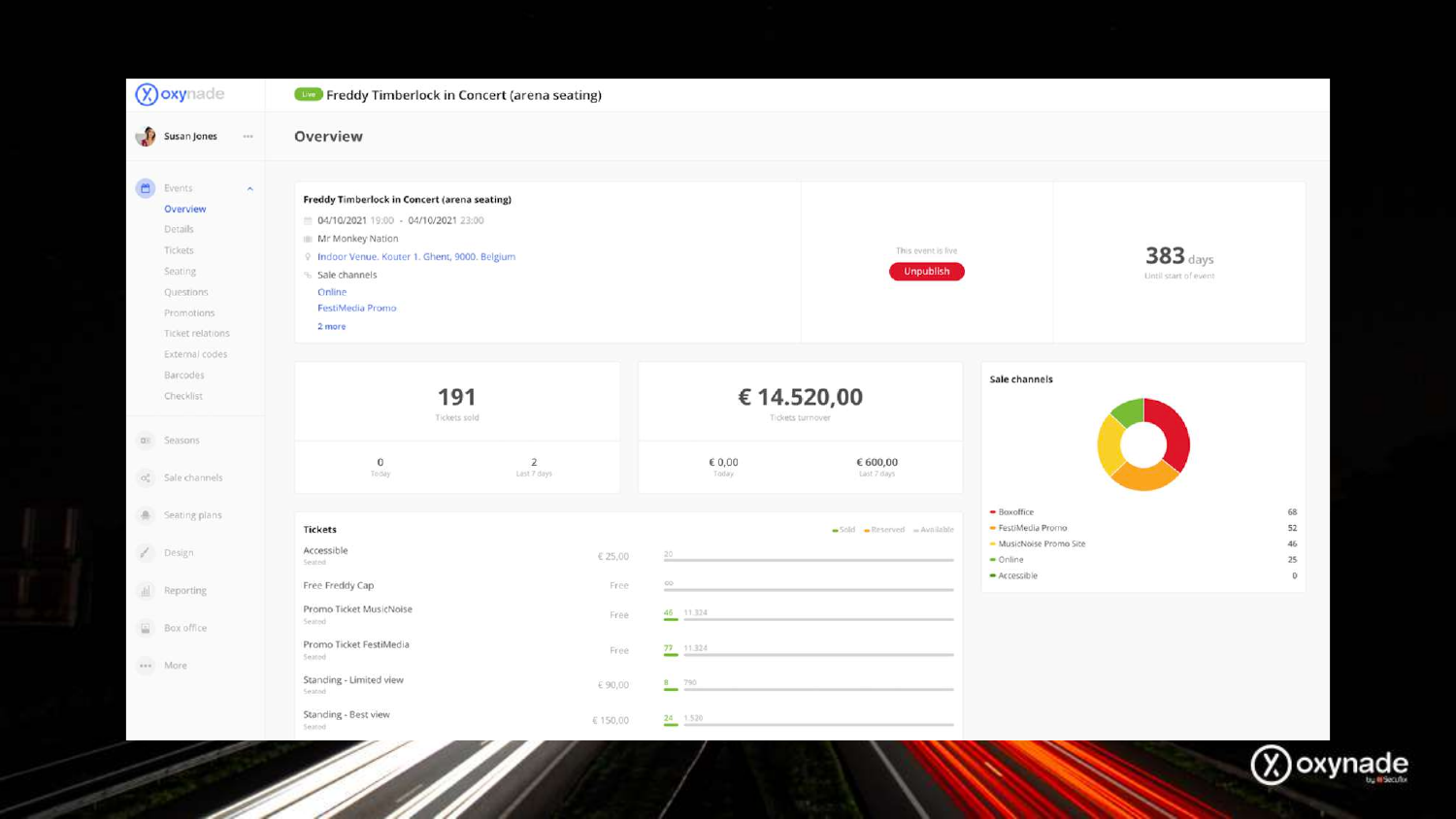# THE BEST WAY TO UNDERSTAND A TOOL IS TO USE IT.

# **REQUEST YOUR [DEMO ACCOUNT](https://www.oxynade.com/hello-demo-account?utm_medium=other&utm_source=slide_deck&utm_campaign=oxynade-by-secutix-en)**

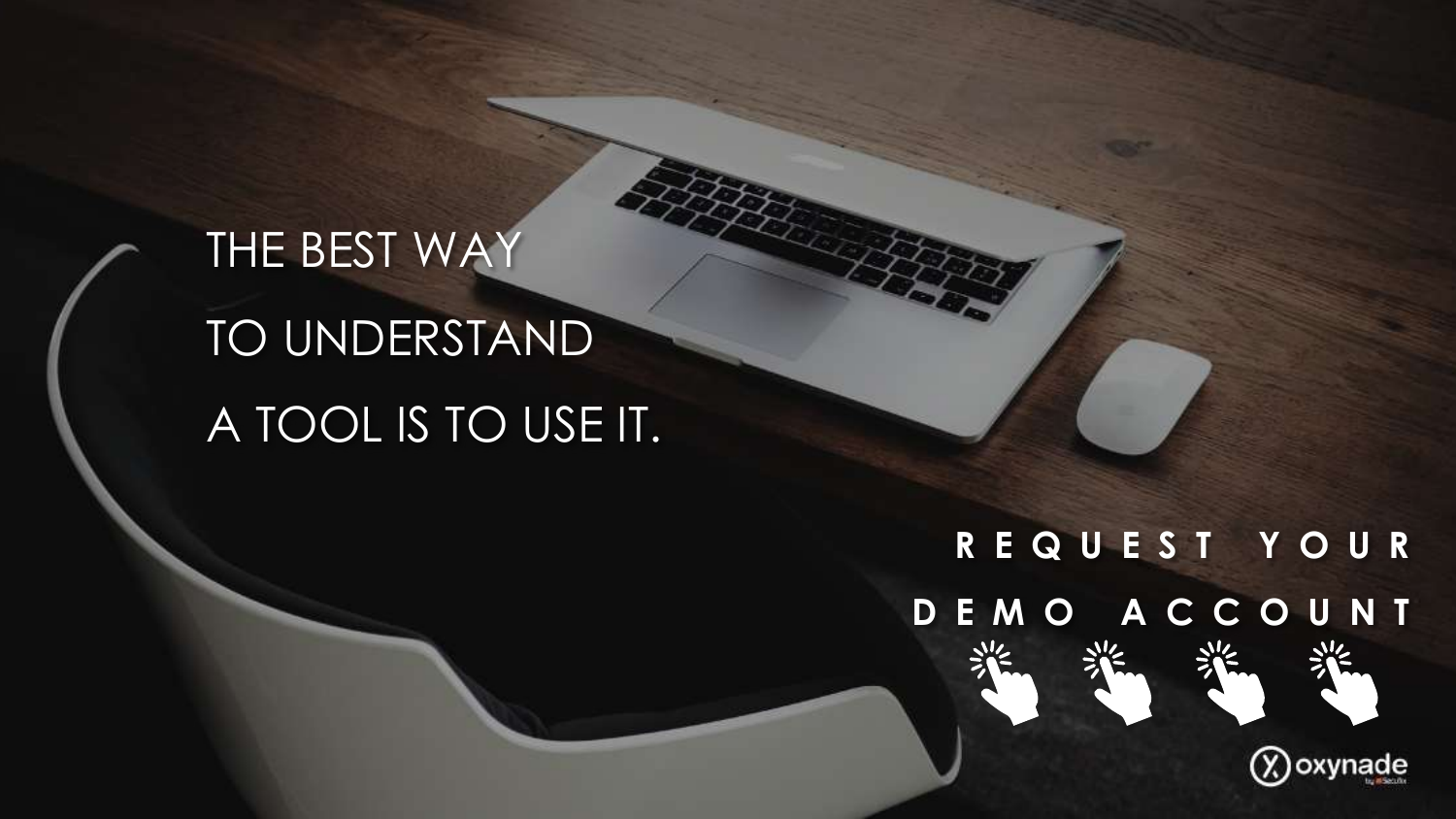## **DEMO**

## **BOOK YOUR [PERSONAL DEMO](https://www.oxynade.com/saas-ticketing-personal-demo?utm_medium=other&utm_source=slide_deck&utm_campaign=oxynade-by-secutix-en)**

裟

栄



兴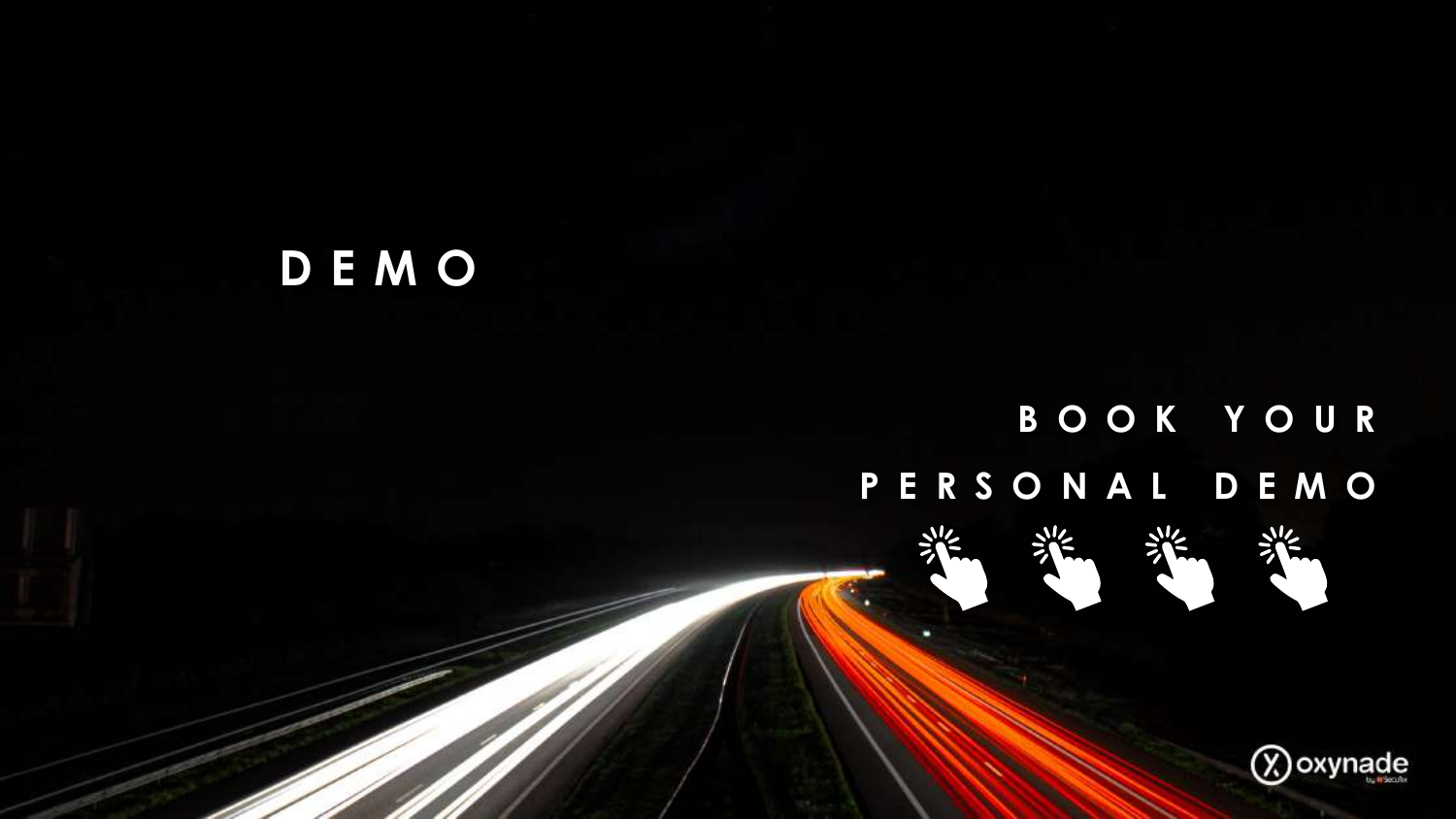# **ROADMAP**

**2020**

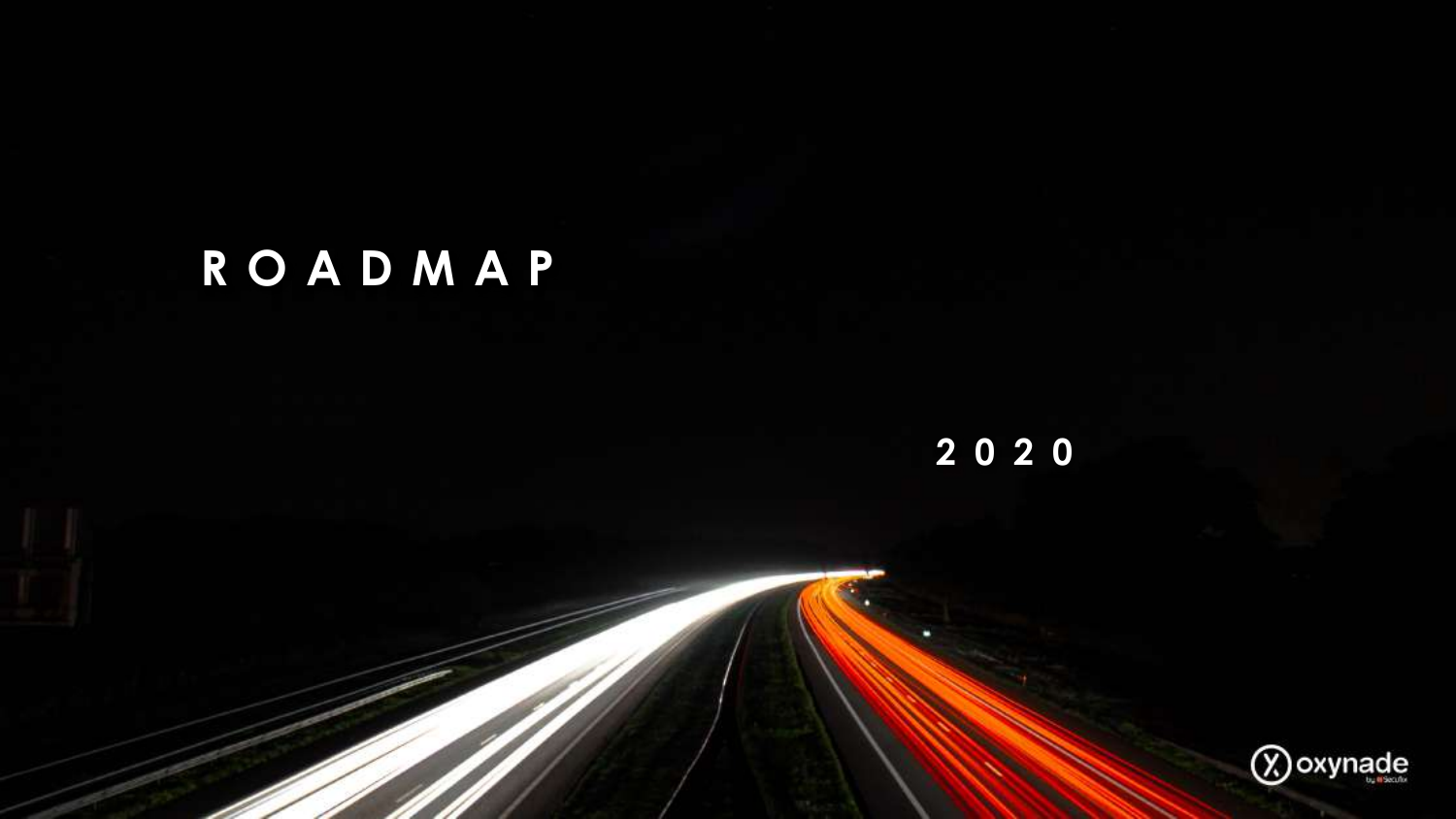#### ROADMAP



some light on our vision, but it is importent to understand that it is being shared for INFORMATIONAL PURPOSES ONLY, and not as a binding commitment. Please do not rely on this information in making purchasing decisions because ultimately, the development, release, and timing of any products, features or functionality remains at the sole discretion of SecuTix BV, and is subject to change.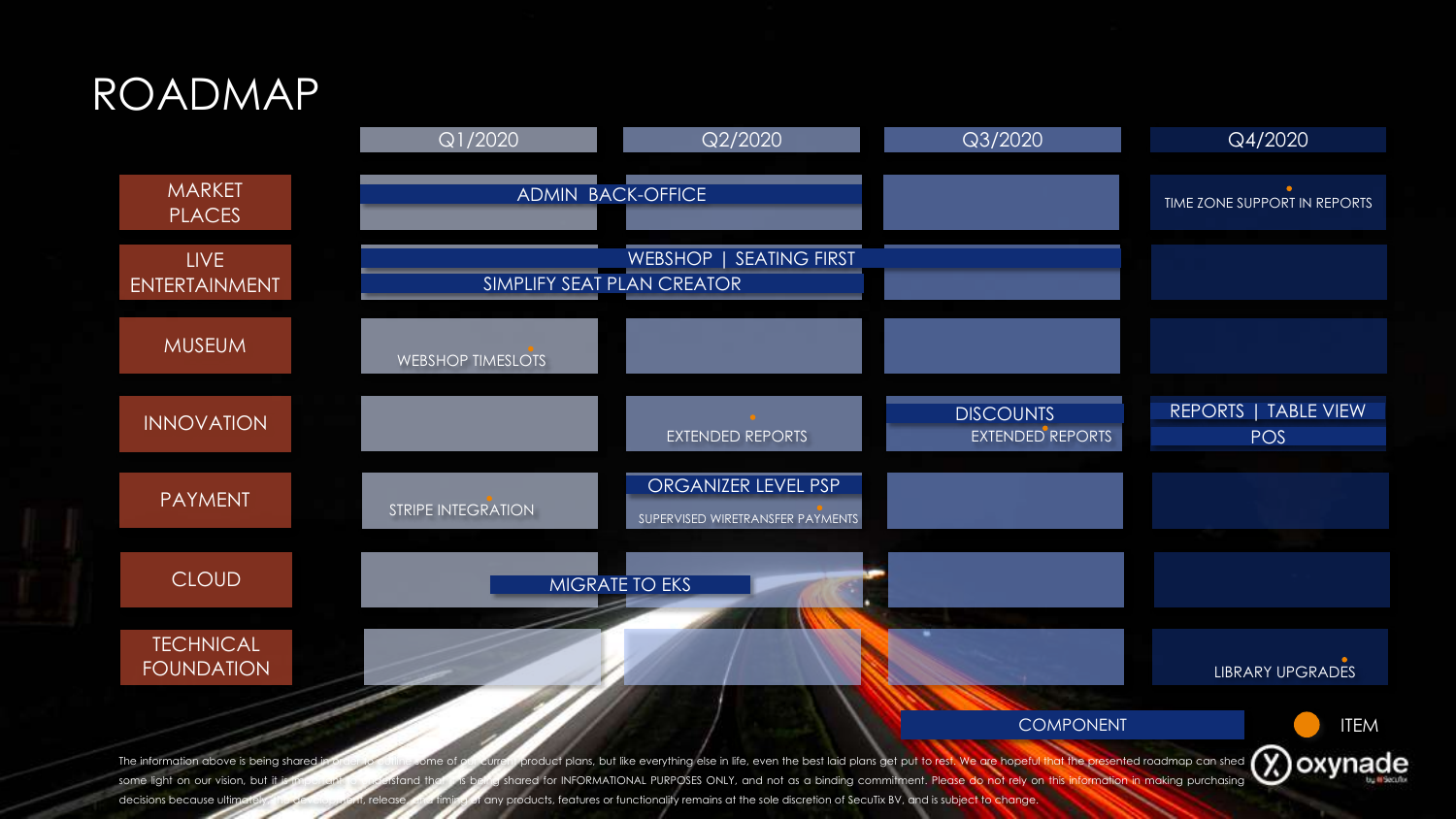#### **TAKEAWAYS**

I

II

III

With the combined forces of SecuTix and Oxynade, your needs are addressed beyond your expectations. Regardless of the segment or vertical.

The SaaS Advantage: unlimited growth thanks to outsourcing the digital ticketing infrastructure.

Stay in full control of your functional needs with unparalleled agility.

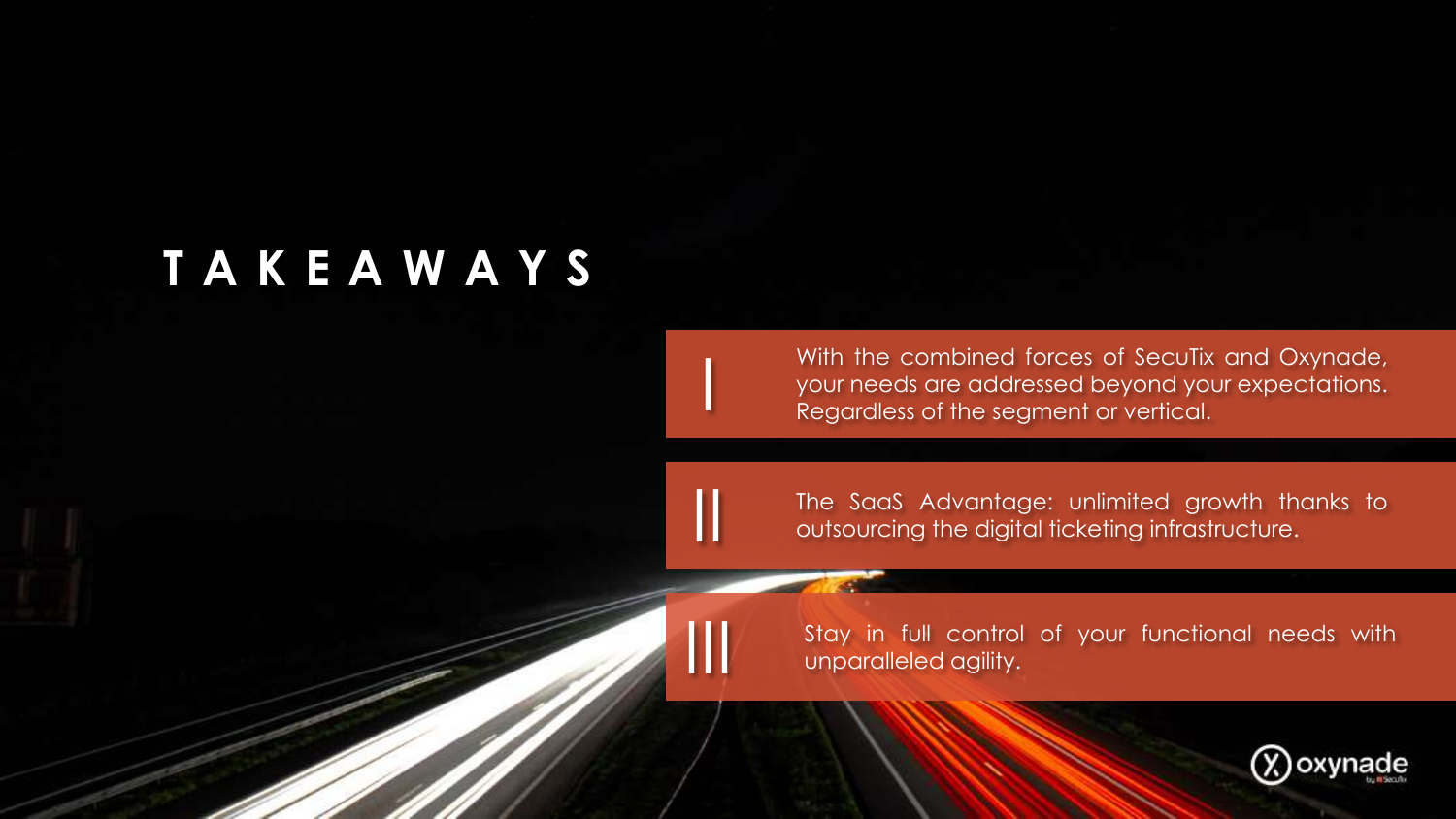#### **Q & A**

# **[SEND YOUR Qs](mailto:hello@oxynade.com) T O HANS NISSENS** $\equiv$